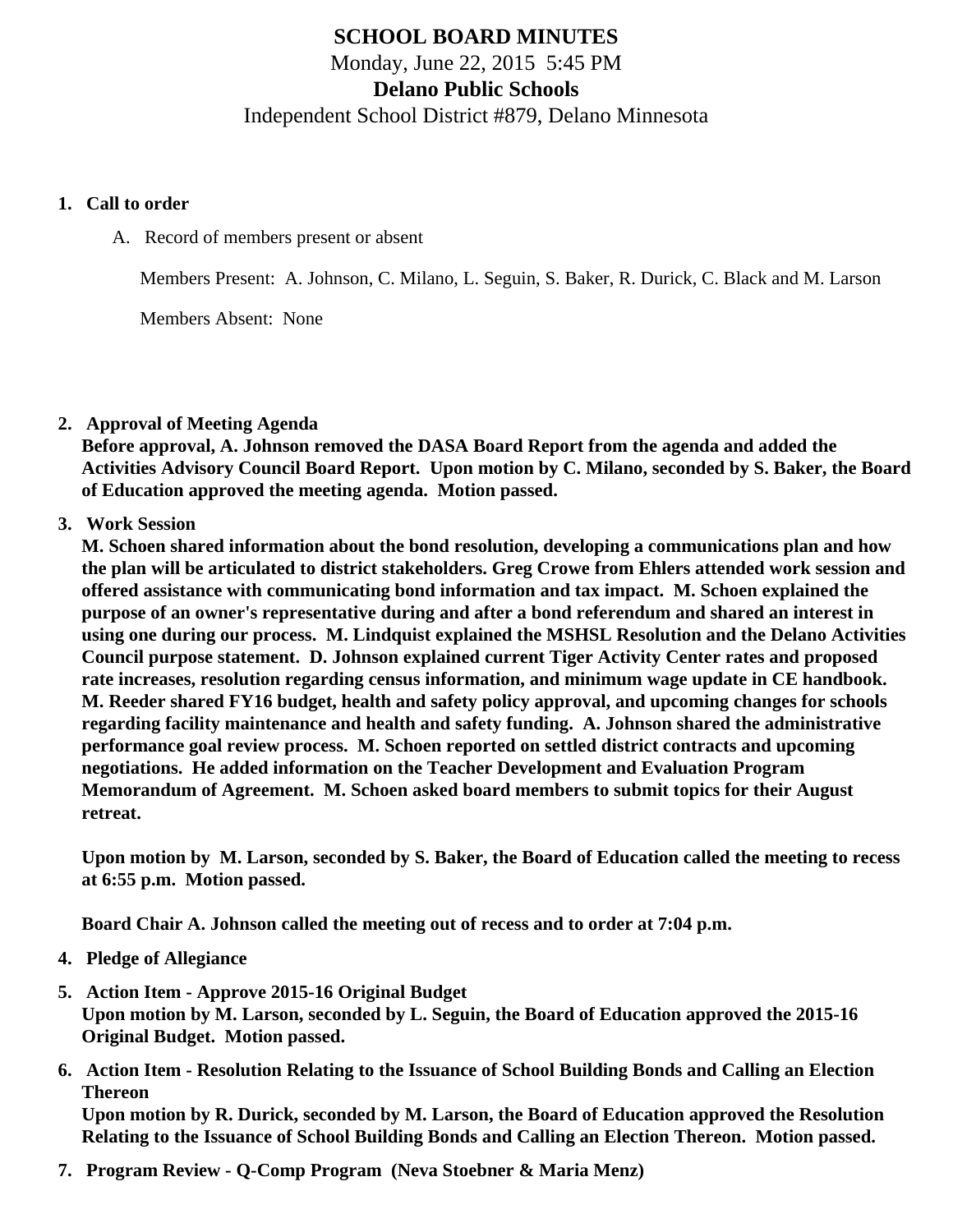# 8. Consent Agenda

Upon motion by C. Milano, seconded by R. Durick, the Board of Education approved the consent agenda. Motion passed.

- A. School Board Minutes
	- 1. [May 18, 2015](/May_2015_School_Board_Minutes.pdf)
- B. Financial Affairs
	- 1. [Current Budget Status with Year-to-Date Adjustm](/docs/district/Business_Office/Budget_Report_June_15.pdf)ents
	- 2. [Investment Transactio](/docs/district/Business_Office/Investment_schedule_14-15.pdf )ns
	- 3. [Wire Transfer](/docs/district/Business_Office/Wire_Transfer.pdf  )s
	- 4. [Minnesota Liquid Asset Fun](/docs/district/Business_Office/Liquid_Asset_Fund_FY15.pdf )d
	- 5. [Cash Repo](/docs/district/Business_Office/Cash_Report.pdf  )rt
	- 6. [Revenue Report by Fu](/docs/district/Business_Office/SCHOOL_BOARD_REPORTS_-_REVENUE_BY_FUND_TOTAL__(Date__6_2015).pdf)nd
	- 7. [Expense Report by Fu](/docs/district/Business_Office/SCHOOL_BOARD_REPORTS_-_EXP_BY_FUND_TOTAL__(Date__6_2015).pdf)nd
	- 8. [Expense Report by Progra](/docs/district/Business_Office/SCHOOL_BOARD_REPORTS_-_EXPENDITURES_BY_PROGRAM__(Date__6_2015).pdf)m
	- 9. [Expense Report by Obje](/docs/district/Business_Office/SCHOOL_BOARD_REPORTS_-_EXPENDITURES_BY_OBJECT__(Date__6_2015).pdf)ct
- C. Contract Approval
	- 1. 2015 2017 Bus Transportation Stahlke Bus Service Inc
	- 2. [2015 2017 Health Insurance with Resource Training and Sol](/docs/district/Business_Office/Health_Insurance_Info.pdf)utions
- 9. Approve [List of Bills for Payment](/docs/district/Business_Office/Monthly_Bills_Paid.pdf) Upon motion by M. Larson, seconded by S. Baker, the Board of Education approved the List of Bills for Payment. Motion passed by A. Johnson, L. Seguin, C. Milano, C. Black, S. Baker and M. Larson. Abstained: R. Durick.
- 10. [Resolution for Acceptance of Gifts](/docs/district/Business_Office/Resolution_for_Acceptance_of_Gifts_6.22.15.pdf) Upon motion by R. Durick, seconded by L. Seguin, the Board of Education approved the Resolution for Acceptance of Gifts. Motion passed.
- 11. [Personnel Matters:](/docs/district/HR/June_22,_2015_Personnel_Items_.pdf) Upon motion by L. Seguin, seconded by C. Black, the Board of Education approved the personnel matters. Motion passed.
- 12. Public Comment: School patrons are given the opportunity to address the school board regarding items that are not on the agenda. All patrons will be asked to state their name and address for the record. John McDonald, the new DES Assistant Principal, introduced himself to the school board. John is from Otsego, MN.
- 13. Administrative Reports
	- A. Superintendent

Superintendent Schoen shared information about the E-12 Education Bill which approved \$525 million and over 50% went into the funding formula. He added that schools will receive a 2% increase in the funding formula in FY16 and FY17. M. Schoen stated that this is vital for Delano to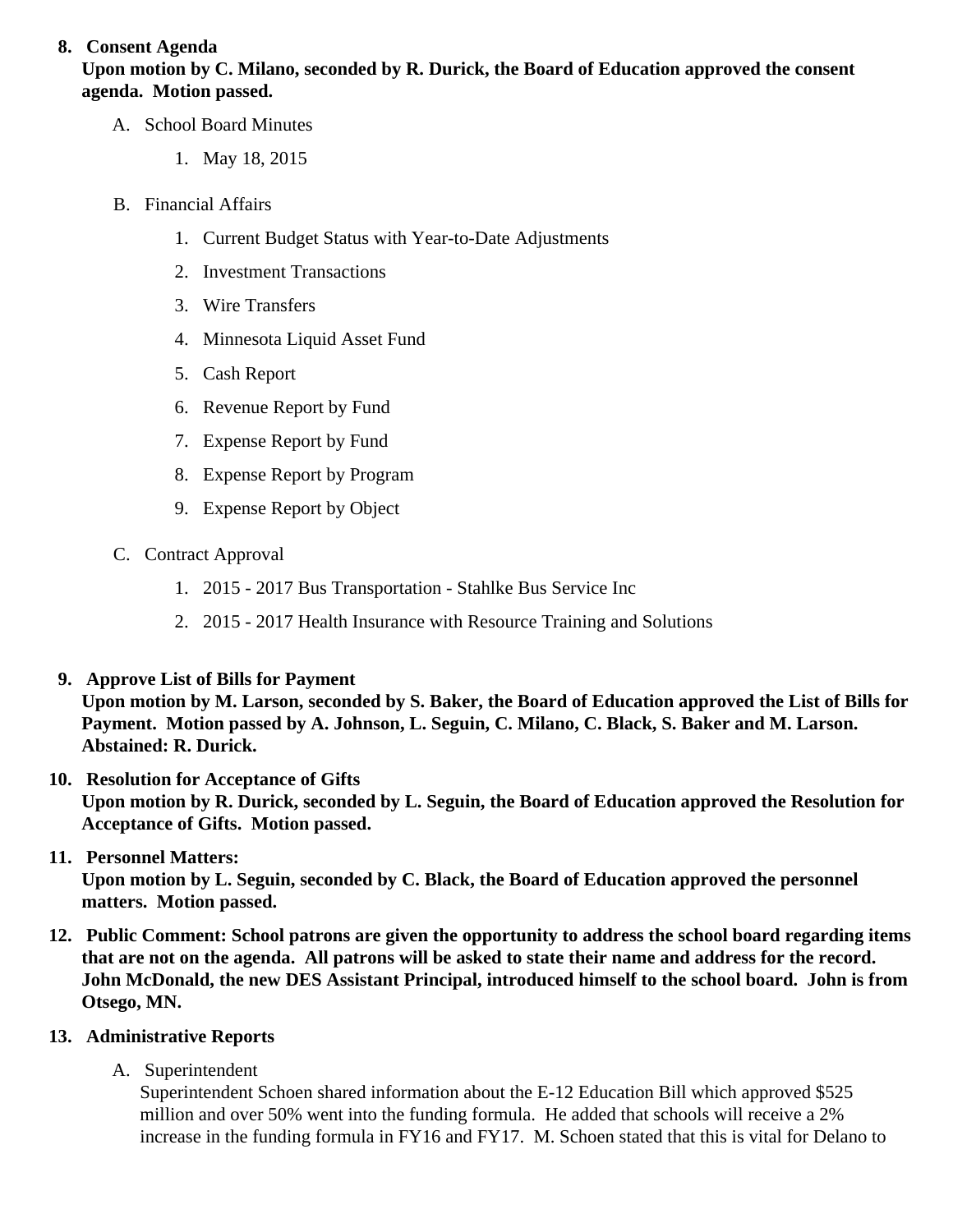support education programs. He shared that the FY17 Alternative Facilities and Deferred Maintenance Bill will also have a positive impact for our schools. M. Schoen reported that the 2015 Bond Referendum Review and Comment will be sent to MDE for approval, now that the Bond Resolution has been appoved by the board. He added that the district will begin to develop a communications plan to educate the community about the details of the referendum.

#### B. Principals:

1. Dr. Heil

Dr. Heil reported that DHS graduated 194 students, the high school finished hiring new staff for the 2015-16 school year and the trapshooting team finished their season at the state tournament on Saturday, June 20. He added that the high school office is closed until August 10, except for upcoming meetings with new, incoming families.

2. Mr. Schuler

Mr. Schuler reported that first and fourth grade music concerts were held in May at the Delano Performing Arts Center. He added that end of year activities included a fourth grade sleepover and school cookout. Mr. Schuler stated that summer school will begin in July, and staff hiring for the 2016-17 school year is almost complete. He shared data regarding the ES Student Success Team (SST), which is a group of staff members that provide intervention to struggling students. This data included: 11% of students brought to SST were referred to a child study, 9% qualified for special education, and 89% of students were successful with interventions and did not need special education services. Mr. Schuler also shared that 85% of staff members used the SST for assistance with students. He reported that the elementary added a kindergarten reading corps staff member. This individual will begin in the fall of 2015. Mr. Schuler also shared that there were 77 applications for the assistant principal position and John McDonald comes to DES with great recommendations.

C. Business Manager

Ms. Reeder reported on the new long term facilities maintenance revenue that will replace health and safety and deferred maintenance revenue beginning in FY17. She added that a 10-year facility maintenance plan must be submitted to MDE in the fall of 2015, and that MDE is currently working on a template for districts to use for that submission. Ms. Reeder stated that this new funding formula was passed by the MN legislature to address the mounting maintenance issues with state schools that currently do not have funding options to pay for the repairs.

D. Community Education Director

Ms. Johnson reported on Destination ImagiNation Global Final results. She stated that swimming lesson enrollment is up to 200 students, and driver's education has 60 enrolled students for the first session. Ms. Johnson shared that CE will help promote 4 Community Theater's production of *Shrek*. She added that DHS staff member Joe Lawrence is the producer and there are several Delano students and community members involved in the show. Ms. Johnson shared that Concerts in the Park will begin July 15, there are 250 students registered for Tiger Kids Club this summer and 248 students for the fall. Ms. Johnson added that the CE building is at capacity and more students cannot be added due to space constraints. She shared that MN Reading Corps results will be forthcoming and they are still looking for additional CE Reading Corps staff.

# **14. Board Reports**

# A. MAWSECO

A. Johnson reported board met on May 27 and they toured the STEP program site. She added that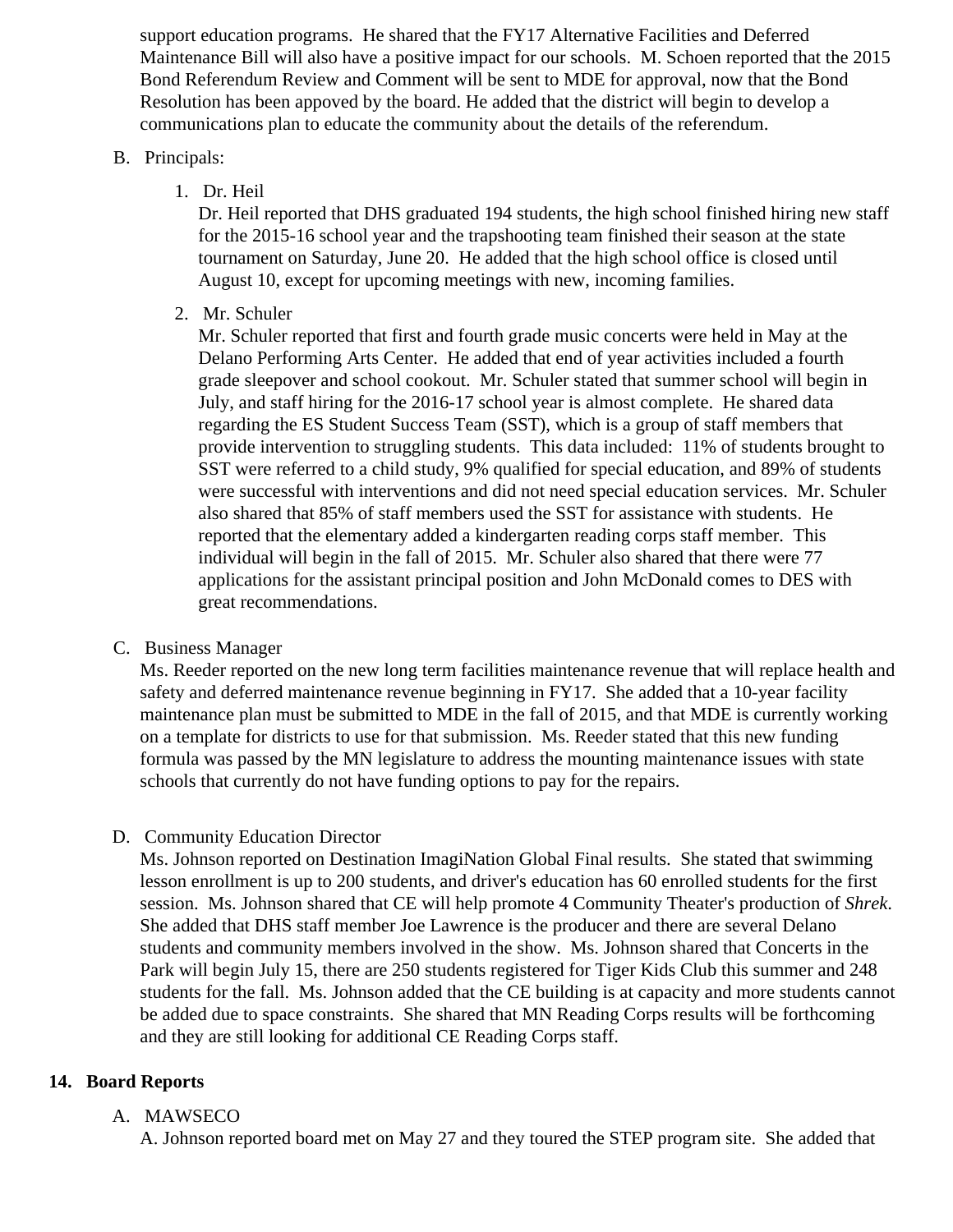this program is for students in transition, 18-21 years old, that need skills to learn to live on their own. A. Johnson added that the MAWSECO building project was discussed and they are moving forward. She reported they discussed staffing needs and the new special education caseload polic A. Johnson added that MAWSECO recently finalized the HITA process and will obtain health insurance through Resource Training and Solutions/BCBS and will cease the cooperative with Das Cokato.

# B. Wright Technical Center

R. Durick reported the board met on June 2. He stated WTC is spending down their fund balance there will be no increase in assessments to member school districts. R. Durick added that WTC teacher contract negotiations cannot be completed until member district contracts are complete. H shared that WTC finalized their HITA process and have chosen BCBS. In addition, one bid was received for the WTC house and it was sold for \$77,600. R. Durick shared that WTC is offering tours of their facility for member district school board members in August.

# C. Schools for Equity in Education (SEE)

C. Milano reported on positive components of education bills that were recently passed by the MN legislature. She added that SEE will continue to strive for adequate and equitable funding and will meet again in September 2015 to plan their future legislative platform.

# D. Activities Advisory Council

C. Black reported on the MSHSL coaching initiative and the activities council purpose statement. He shared information regarding discussions surrounding a possible Delano girls' hockey program. C. Black added Delano high school girls currently co-op with Buffalo. He stated that Delano parents have collected data to support the effort and discussions will continue.

# E. Professional Development

C. Milano reported that the 2015-16 budget was approved and the professional development sched for next school year has been completed.

# 15. Old Business

A. Second read of policies due to substantive and/or legal reference changestlicy 524-Internet Acceptable Use and Safety Policy, Policy 601-Goals and Objectives of the Education Program, Policy 604-Instructional Curriculum.

Upon motion by C. Milano, seconded by S. Baker, the second read of policies 524, 601, and 604, due to substantive and/or legal reference changes have been approved. Motion passed.

# 16. New Business

A. Approve New Student School Board Representative Dani Stevens for the 2015-16 and 2016-17 school years.

Before motions were made for Item A, New Business, School Board Member Corey Black exited the meeting for the remainder of the evening.

Upon motion by S. Baker, seconded by R. Durick, the Board of Education approved the new student school board representative Dani Stevens for the 2015-16 and 2016-17 school years. Motion passed.

- B. [2015-16 DMS Student Handbo](/docs/district/District_Forms/DMS_Student_Handbook.pdf)ok Upon motion by R. Durick, seconded by L. Seguin, the Board of Education approved the 2015- 16 DMS Student Handbook. Motion passed.
- C. [2015-16 DES Student Handbo](/docs/district/District_Forms/STUDENT-PARENT_HANDBOOK_DES_2015-16.pdf)ok